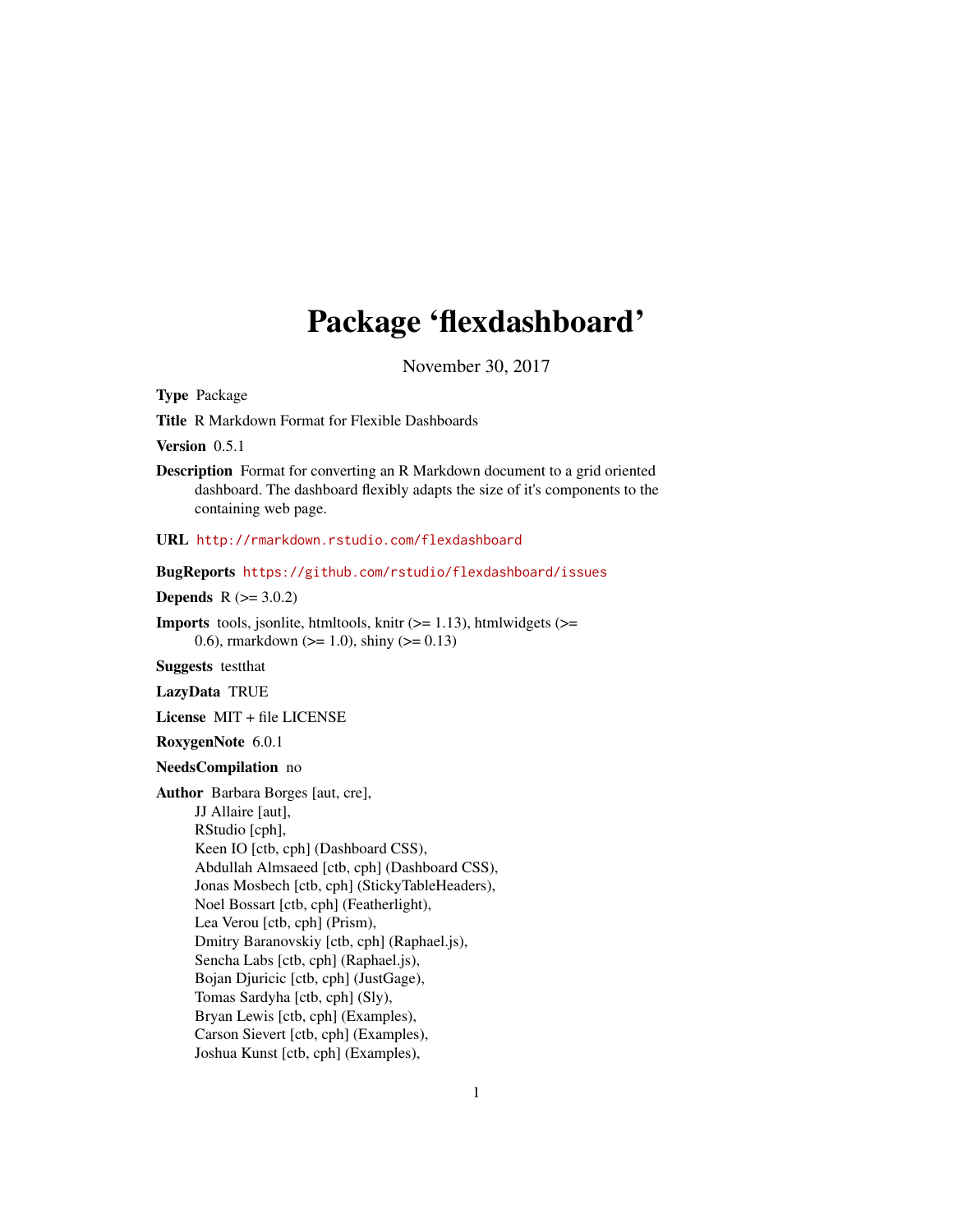<span id="page-1-0"></span>Ryan Hafen [ctb, cph] (Examples), Bob Rudis [ctb, cph] (Examples), Joe Cheng [ctb] (Examples)

Maintainer Barbara Borges <br/>barbara@rstudio.com>

Repository CRAN

Date/Publication 2017-11-30 00:02:29 UTC

## R topics documented:

flexdashboard *flexdashboard: Interactive dashboards for R*

#### Description

Create interactive dashboards using rmarkdown.

#### Details

- Use R Markdown to publish a group of related data visualizations as a dashboard.
- Ideal for publishing interactive JavaScript visualizations based on htmlwidgets (also works with standard base, lattice, and grid graphics).
- Flexible and easy to specify layouts. Charts are intelligently re-sized to fill the browser and adapted for display on mobile devices.
- Optionally use Shiny to drive visualizations dynamically.

See the flexdashboard website for additional documentation: <http://rmarkdown.rstudio.com/flexdashboard/>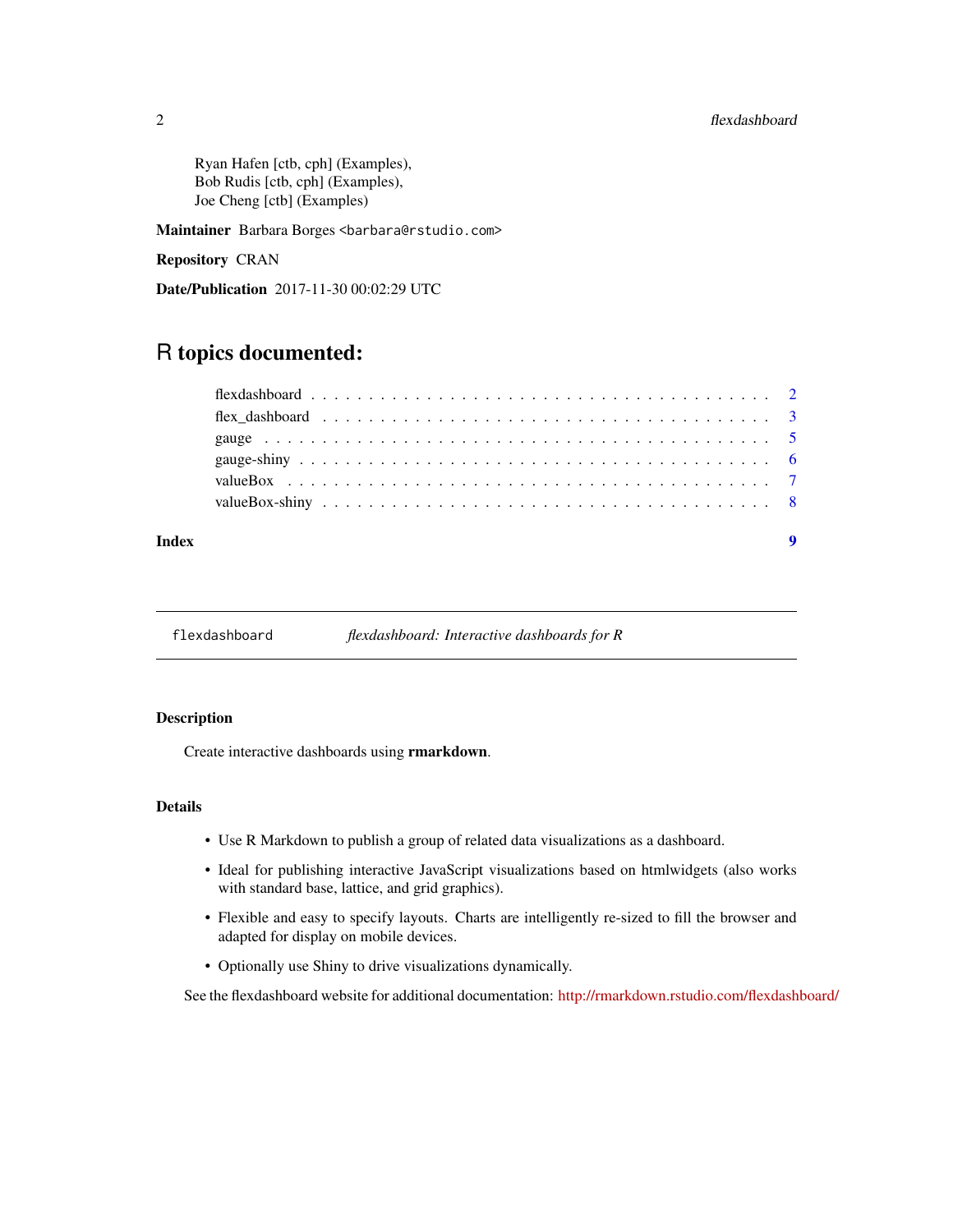### <span id="page-2-0"></span>Description

Format for converting an R Markdown document to a grid oriented dashboard layout. The dashboard flexibly adapts the size of it's plots and htmlwidgets to its containing web page.

#### Usage

```
flex_dashboard(fig_width = 6, fig_height = 4.8, fig_retina = 2,
  fig_mobile = TRUE, dev = "png", smart = TRUE, self_contained = TRUE,
 favicon = NULL, logo = NULL, social = NULL, source_code = NULL,
 navbar = NULL, orientation = c("columns", "rows"),
 vertical_layout = c("fill", "scroll"), storyboard = FALSE,
  theme = "default", highlight = "default", mathjax = "default",
  extra_dependencies = NULL, css = NULL, includes = NULL,
  lib_dir = NULL, md_extensions = NULL, pandoc_args = NULL,
 devel = FALSE, ...
```
#### Arguments

| fig_width  | Default width (in inches) for figures                                                                                                                                                                                                                                                                                                                         |
|------------|---------------------------------------------------------------------------------------------------------------------------------------------------------------------------------------------------------------------------------------------------------------------------------------------------------------------------------------------------------------|
| fig_height | Default width (in inches) for figures                                                                                                                                                                                                                                                                                                                         |
| fig_retina | Scaling to perform for retina displays (defaults to 2). Note that for flexdashboard<br>enabling retina scaling provides for both crisper graphics on retina screens but<br>also much higher quality auto-scaling of R graphics within flexdashboard con-<br>tainers.                                                                                          |
| fig_mobile | Create an additional rendering of each R graphics figure optimized for rendering<br>on mobile devices oriented in portrait mode. If TRUE, creates a figure which is<br>3.75 x 4.80 inches wide; if FALSE, create no additional figure for mobile devices;<br>if a numeric vector of length 2, creates a mobile figure with the specified width<br>and height. |
| dev        | Graphics device to use for figure output (defaults to png)                                                                                                                                                                                                                                                                                                    |
| smart      | Produce typographically correct output, converting straight quotes to curly quotes,<br>— to em-dashes, – to en-dashes, and  to ellipses.                                                                                                                                                                                                                      |
|            | self_contained Produce a standalone HTML file with no external dependencies, using data:<br>URIs to incorporate the contents of linked scripts, stylesheets, images, and<br>videos. Note that even for self contained documents MathJax is still loaded<br>externally (this is necessary because of it's size).                                               |
| favicon    | Path to graphic to be used as a favicon for the dashboard. Pass NULL to use no<br>favicon.                                                                                                                                                                                                                                                                    |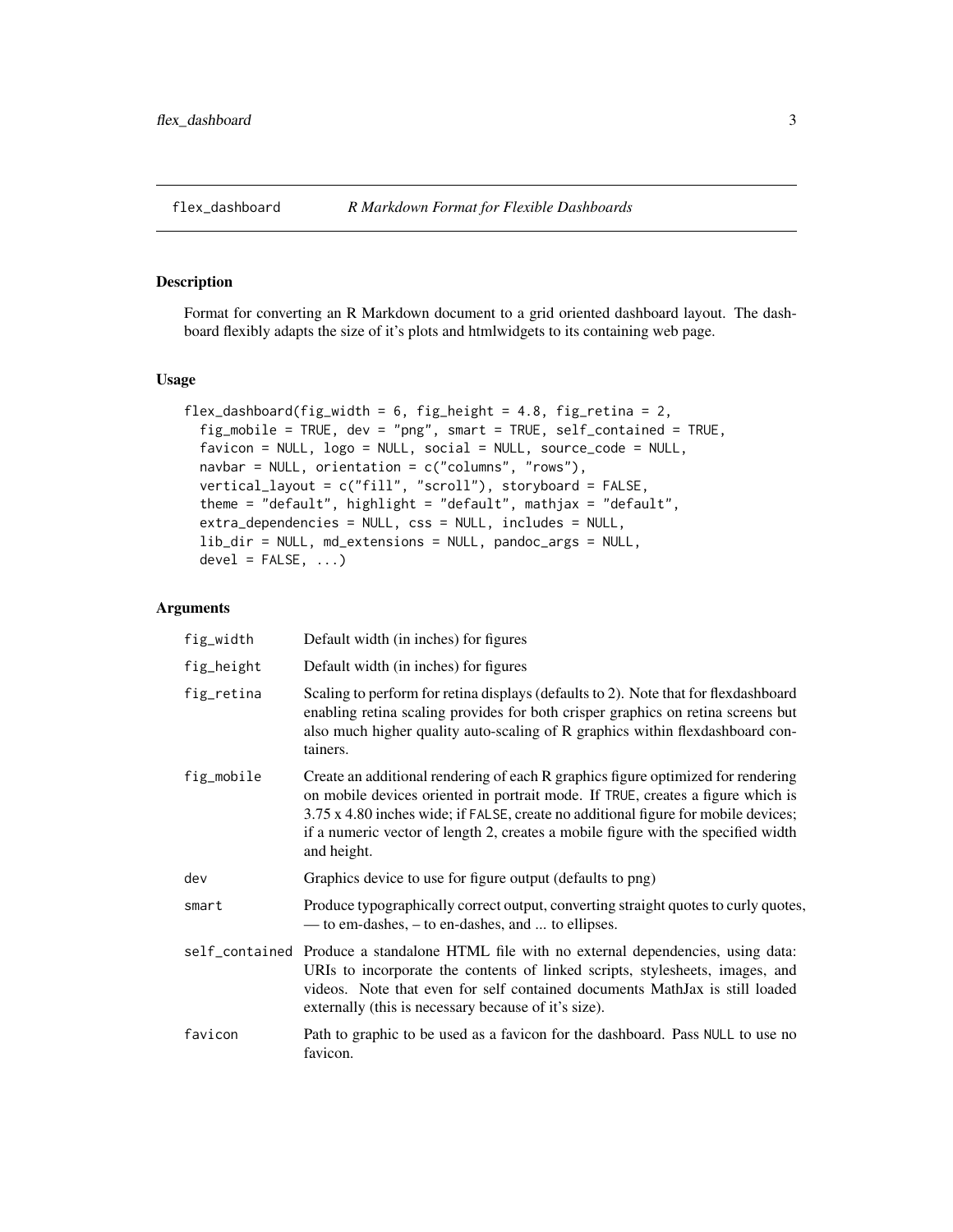<span id="page-3-0"></span>

| logo               | Path to graphic to be used as a logo for the dashboard. Pass NULL to not in-<br>clude a logo. Note that no scaling is performed on the logo image, so it should<br>fit exactly within the dimensions of the navigation bar (48 pixels high for the<br>default "cosmo" theme, other themes may have slightly different navigation bar<br>heights).                                     |
|--------------------|---------------------------------------------------------------------------------------------------------------------------------------------------------------------------------------------------------------------------------------------------------------------------------------------------------------------------------------------------------------------------------------|
| social             | Specify a character vector of social sharing services to automatically add sharing<br>links for them on the navbar. Valid values are "twitter", "facebook", "google-<br>plus", "linkedin", and "pinterest" (more than one service can be specified).                                                                                                                                  |
| source_code        | URL for source code of dashboard (used primarily for publishing flexdashboard<br>examples). Automatically creates a navbar item which links to the source code.                                                                                                                                                                                                                       |
| navbar             | Optional list of elements to be placed on the flexdashboard navigation bar. Each<br>element should be a list containing a title and/or icon field, an href field.<br>Optional fields target (e.g. "_blank") and align ("left" or "right") are also<br>supported.                                                                                                                      |
| orientation        | Determines whether level 2 headings are treated as dashboard rows or dashboard<br>columns.                                                                                                                                                                                                                                                                                            |
| vertical_layout    |                                                                                                                                                                                                                                                                                                                                                                                       |
|                    | Vertical layout behavior: "fill" to vertically resize charts so they completely fill<br>the page; "scroll" to layout charts at their natural height, scrolling the page if<br>necessary.                                                                                                                                                                                              |
| storyboard         | TRUE to use a storyboard layout scheme that places each dashboard compo-<br>nent in a navigable storyboard frame. When a storyboard layout is used the<br>orientation and vertical_layout arguments are ignored. When creating a<br>dashbaord with multiple pages you should apply the '.storyboard' attribute to<br>individual pages rather than using the global storyboard option. |
| theme              | Visual theme ("default", "bootstrap", "cerulean", "journal", "flatly", "readable",<br>"spacelab", "united", "cosmo", "lumen", "paper", "sandstone", "simplex", or<br>"yeti"). The "cosmo" theme is used when "default" is specified.                                                                                                                                                  |
| highlight          | Syntax highlighting style. Supported styles include "default", "tango", "pyg-<br>ments", "kate", "monochrome", "espresso", "zenburn", and "haddock". Pass<br>NULL to prevent syntax highlighting.                                                                                                                                                                                     |
| mathjax            | Include mathjax. The "default" option uses an https URL from a MathJax CDN.<br>The "local" option uses a local version of MathJax (which is copied into the out-<br>put directory). You can pass an alternate URL or pass NULL to exclude MathJax<br>entirely.                                                                                                                        |
| extra_dependencies |                                                                                                                                                                                                                                                                                                                                                                                       |
|                    | Additional function arguments to pass to the base R Markdown HTML output<br>formatter html_document_base                                                                                                                                                                                                                                                                              |
| css                | One or more css files to include                                                                                                                                                                                                                                                                                                                                                      |
| includes           | Named list of additional content to include within the document (typically cre-<br>ated using the includes function).                                                                                                                                                                                                                                                                 |
| lib_dir            | Directory to copy dependent HTML libraries (e.g. jquery, bootstrap, etc.) into.<br>By default this will be the name of the document with _files appended to it.                                                                                                                                                                                                                       |
| md_extensions      | Markdown extensions to be added or removed from the default definition or R<br>Markdown. See the rmarkdown_format for additional details.                                                                                                                                                                                                                                             |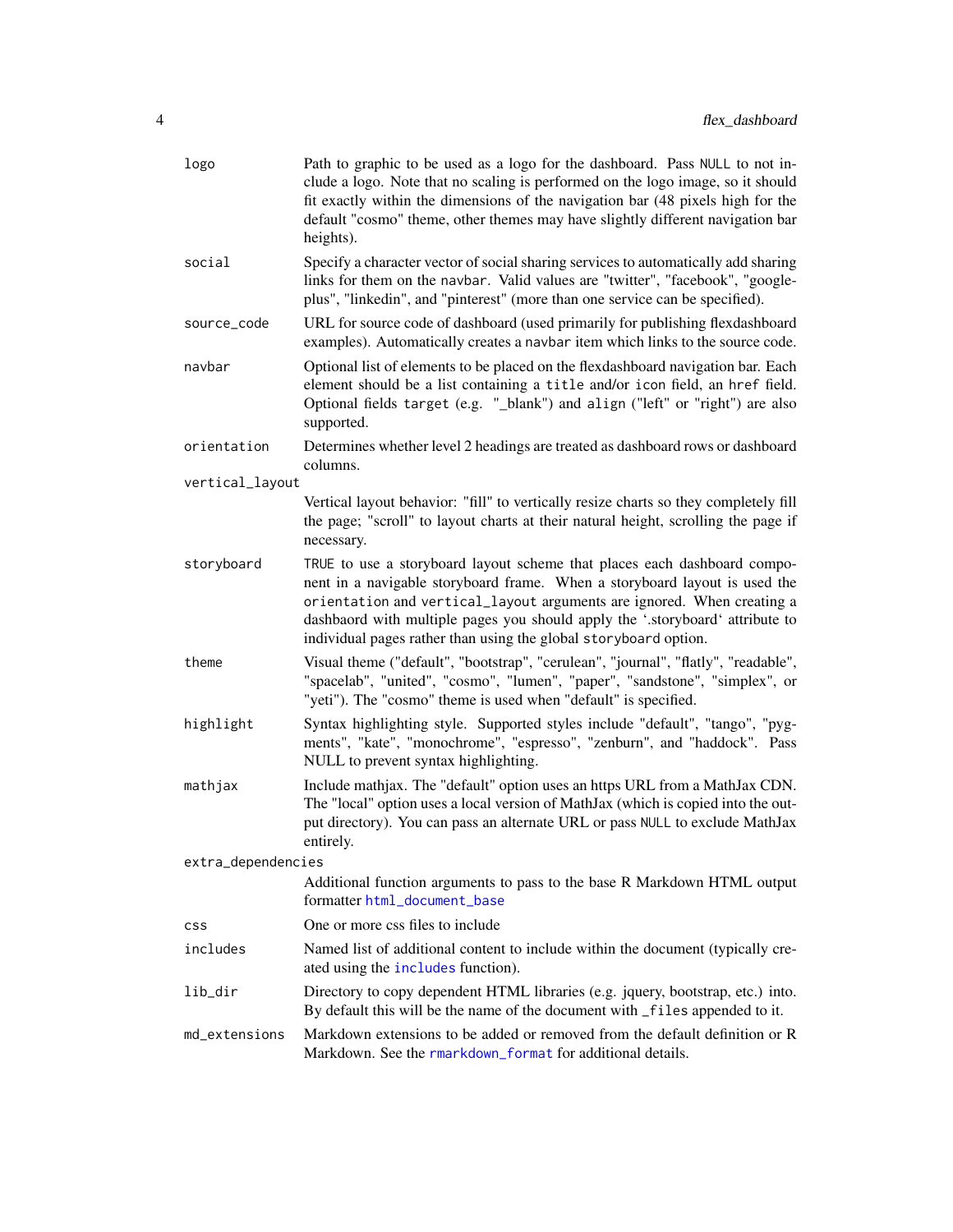#### <span id="page-4-0"></span>gauge 5 and 5 and 5 and 5 and 5 and 5 and 5 and 5 and 5 and 5 and 5 and 5 and 5 and 5 and 5 and 5 and 5 and 5 and 5 and 5 and 5 and 5 and 5 and 5 and 5 and 5 and 5 and 5 and 5 and 5 and 5 and 5 and 5 and 5 and 5 and 5 and

| pandoc_args             | Additional command line options to pass to pandoc                                                           |
|-------------------------|-------------------------------------------------------------------------------------------------------------|
| devel                   | Enable development mode (used for development of the format itself, not useful<br>for users of the format). |
| $\cdot$ $\cdot$ $\cdot$ | Unused                                                                                                      |

#### Details

See the flexdashboard website for additional documentation: <http://rmarkdown.rstudio.com/flexdashboard/>

#### Examples

```
## Not run:
library(rmarkdown)
library(flexdashboard)
# simple invocation
render("dashboard.Rmd", flex_dashboard())
# specify the theme option
render("pres.Rmd", flex_dashboard(theme = "yeti"))
```
## End(Not run)

gauge *Create a gauge component for a dashboard.*

#### Description

A gauge displays a numeric value on a meter that runs between specified minimum and maximum values.

#### Usage

```
gauge(value, min, max, sectors = gaugeSectors(), symbol = NULL,
  label = NULL, abbreviate = TRUE, abbreviateDecimals = 1, href = NULL)
gaugeSectors(success = NULL, warning = NULL, danger = NULL,
  colors = c("success", "warning", "danger"))
```
#### Arguments

| value | Numeric value to display |
|-------|--------------------------|
| min   | Minimum numeric value    |
| max   | Maximum numeric value    |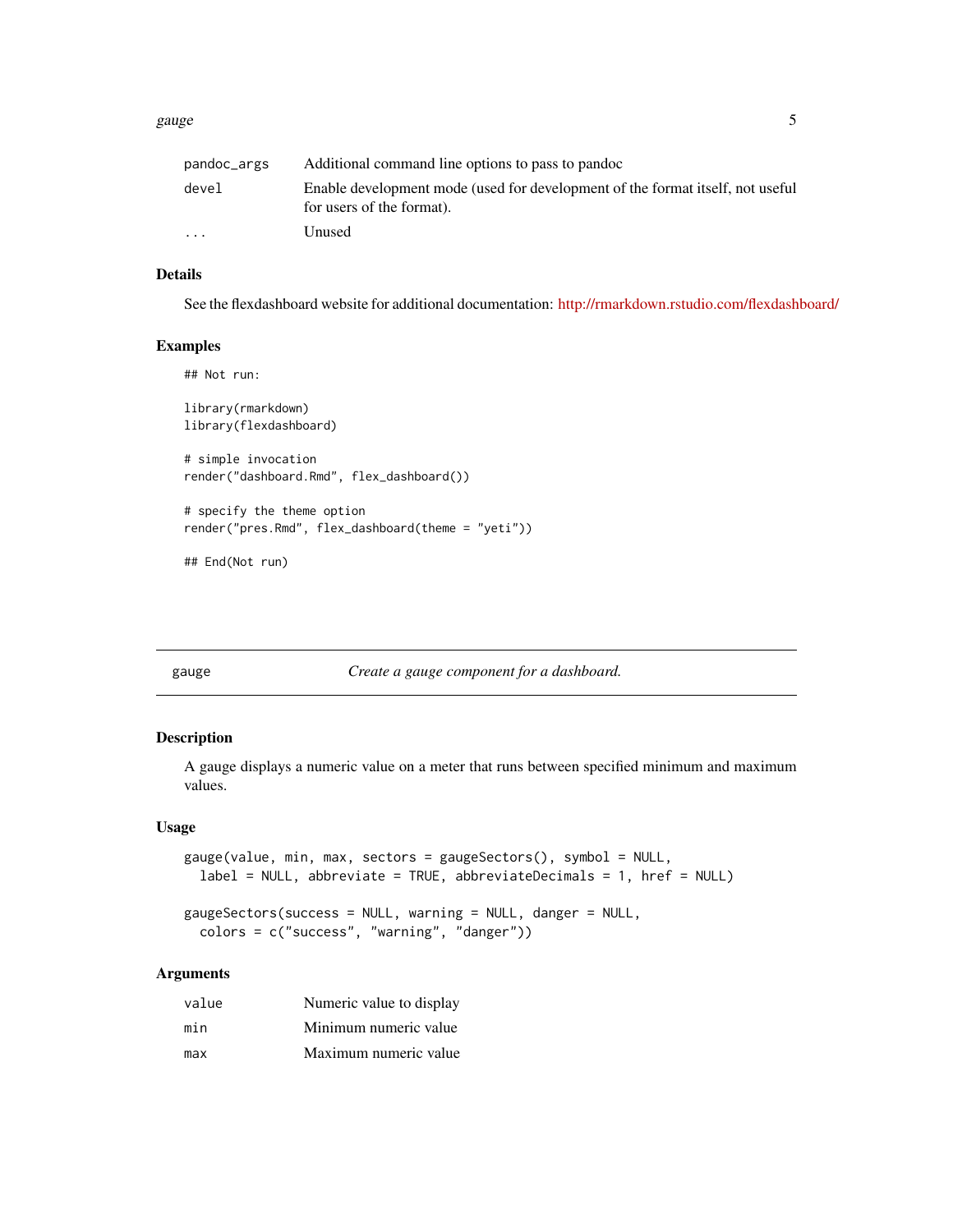<span id="page-5-0"></span>

| sectors            | Custom colored sectors (e.g. "success", "warning", "danger"). By default all<br>values are colored using the "success" theme color                                                                                                                                                                                                                     |
|--------------------|--------------------------------------------------------------------------------------------------------------------------------------------------------------------------------------------------------------------------------------------------------------------------------------------------------------------------------------------------------|
| symbol             | Optional symbol to show next to value (e.g. 'kg')                                                                                                                                                                                                                                                                                                      |
| label              | Optional label to display beneath the value                                                                                                                                                                                                                                                                                                            |
| abbreviate         | Abbreviate large numbers for min, max, and value (e.g. 1234567 -> 1.23M).<br>Defaults to TRUE.                                                                                                                                                                                                                                                         |
| abbreviateDecimals |                                                                                                                                                                                                                                                                                                                                                        |
|                    | Number of decimal places for abbreviated numbers to contain (defaults to 1).                                                                                                                                                                                                                                                                           |
| href               | An optional URL to link to. Note that this can be an anchor of another dashboard<br>page (e.g. "#details").                                                                                                                                                                                                                                            |
| success            | Two-element numeric vector defining the range of values to color as "success"<br>(specific color provided by theme or custom colors)                                                                                                                                                                                                                   |
| warning            | Two-element numeric vector defining the range of values to color as "warning"<br>(specific color provided by theme or custom colors)                                                                                                                                                                                                                   |
| danger             | Two-element numeric vector defining the range of values to color as "danger"<br>(specific color provided by theme or custom colors)                                                                                                                                                                                                                    |
| colors             | Vector of colors to use for the success, warning, and danger ranges. Colors<br>can be standard theme colors ("success", "warning", "danger", "primary", and<br>"info") or any other valid CSS color specifier. Note that if no custom sector<br>ranges are defined, this parameter can be a single color value rather than a vector<br>of three values |

#### Details

See the flexdashboard website for additional documentation: http://rmarkdown.rstudio.com/flexdashboard/using.html#gauge

### Examples

```
library(flexdashboard)
gauge(42, min = 0, max = 100, symbol = '%', gaugeSectors(
  success = c(80, 100), warning = c(40, 79), danger = c(0, 39)))
```
gauge-shiny *Shiny bindings for gauge*

### Description

Output and render functions for using gauge within Shiny applications and interactive Rmd documents.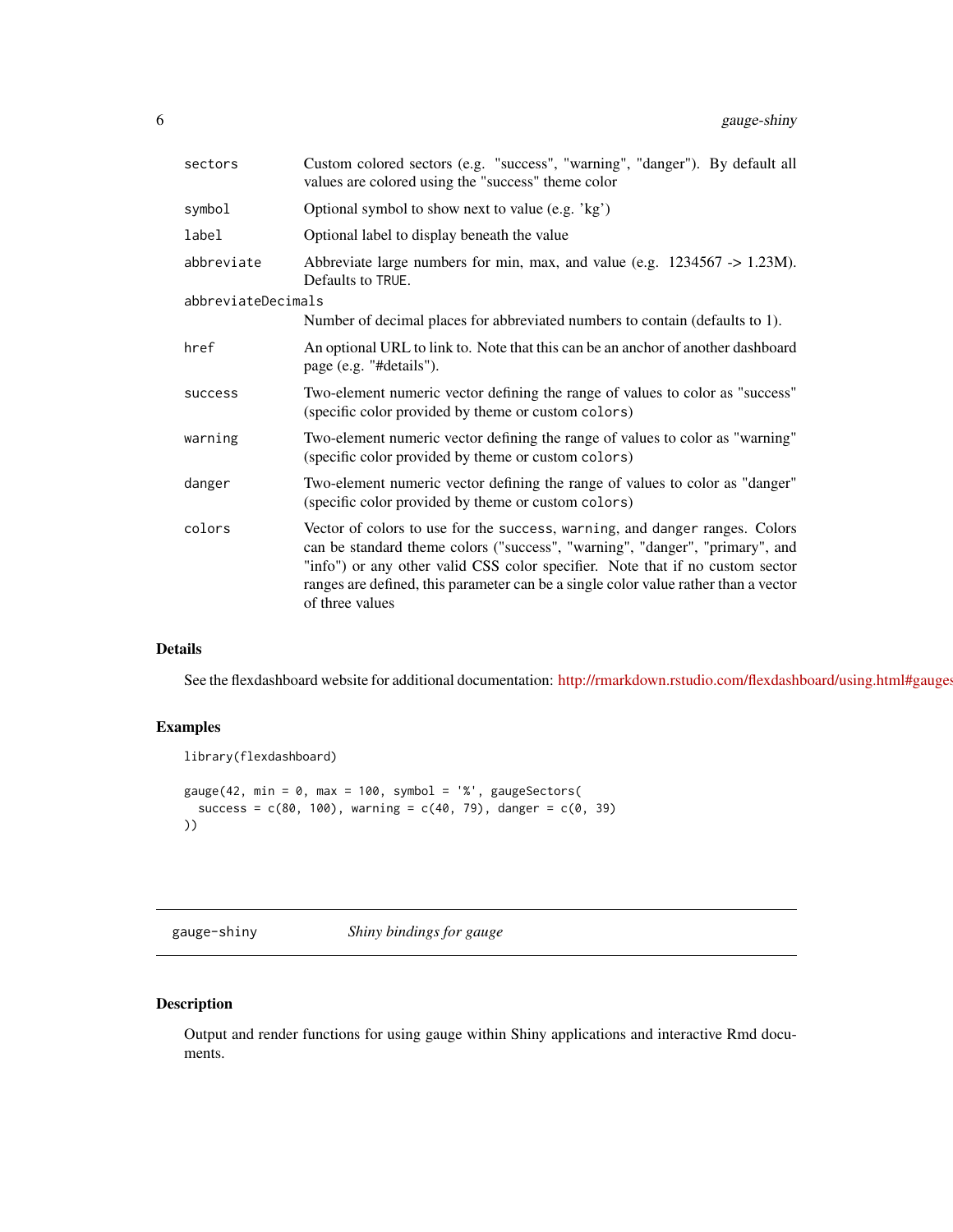#### <span id="page-6-0"></span>valueBox 7

#### Usage

```
gaugeOutput(outputId, width = "100%", height = "200px")
renderGauge(expr, env = parent.frame(), quoted = FALSE)
```
#### Arguments

| outputId      | output variable to read from                                                                                                      |
|---------------|-----------------------------------------------------------------------------------------------------------------------------------|
| width, height | Must be a valid CSS unit (like '100%', '400px', 'auto') or a number, which<br>will be coerced to a string and have 'px' appended. |
| expr          | An expression that generates a gauge                                                                                              |
| env           | The environment in which to evaluate expr.                                                                                        |
| quoted        | Is expr a quoted expression (with $\text{quote}()$ )? This is useful if you want to save<br>an expression in a variable.          |
|               |                                                                                                                                   |

valueBox *Create a value box component for a dashboard.*

#### Description

A value box displays a value (usually a number) in large text, with a smaller caption beneath, and a large icon on the right side.

#### Usage

```
valueBox(value, caption = NULL, icon = NULL, color = NULL, href = NULL)
```
#### Arguments

| value   | The value to display in the box. Usually a number or short text.                                                                                                          |
|---------|---------------------------------------------------------------------------------------------------------------------------------------------------------------------------|
| caption | The caption to display beneath the value.                                                                                                                                 |
| icon    | An icon for the box (e.g. "fa-comments")                                                                                                                                  |
| color   | Background color for the box. This can be one of the built-in background col-<br>ors ("primary", "info", "success", "warning", "danger") or any valid CSS color<br>value. |
| href    | An optional URL to link to. Note that this can be an anchor of another dashboard<br>page (e.g. "#details").                                                               |

#### Details

See the flexdashboard website for additional documentation: http://rmarkdown.rstudio.com/flexdashboard/using.html#value\_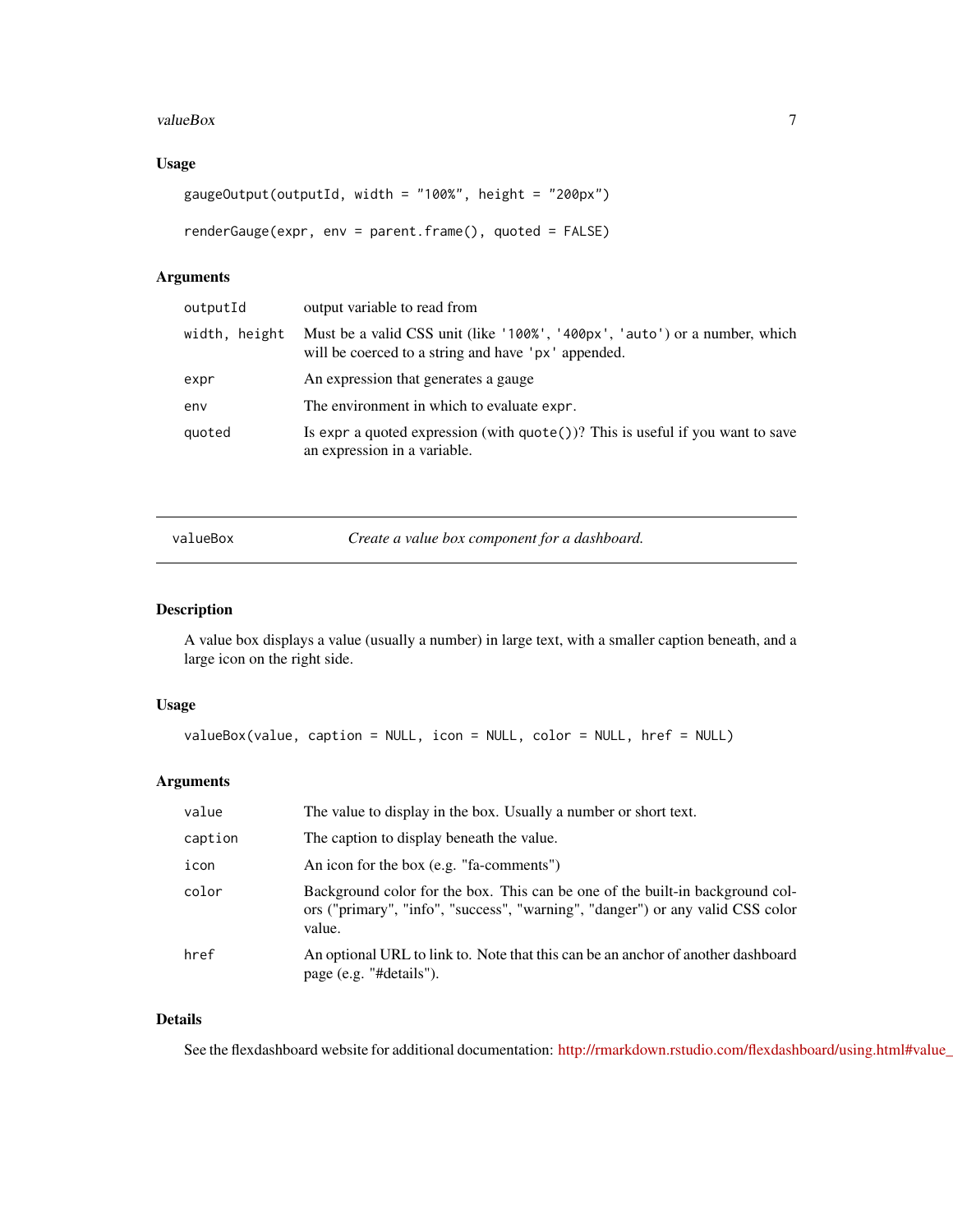### <span id="page-7-0"></span>Examples

library(flexdashboard)

```
valueBox(42, caption = "Errors", icon="fa-thumbs-down")
valueBox(107, caption = "Trials", icon="fa-tag")
valueBox(247, caption = "Connections", icon="fa-random")
```
valueBox-shiny *Shiny bindings for valueBox*

#### Description

Output and render functions for using valueBox within Shiny applications and interactive Rmd documents.

#### Usage

```
valueBoxOutput(outputId, width = "100%", height = "160px")
```
renderValueBox(expr, env = parent.frame(), quoted = FALSE)

#### Arguments

| outputId      | output variable to read from                                                                                                      |
|---------------|-----------------------------------------------------------------------------------------------------------------------------------|
| width, height | Must be a valid CSS unit (like '100%', '400px', 'auto') or a number, which<br>will be coerced to a string and have 'px' appended. |
| expr          | An expression that generates a gauge                                                                                              |
| env           | The environment in which to evaluate expr.                                                                                        |
| quoted        | Is expr a quoted expression (with $\text{quote}()$ )? This is useful if you want to save<br>an expression in a variable.          |